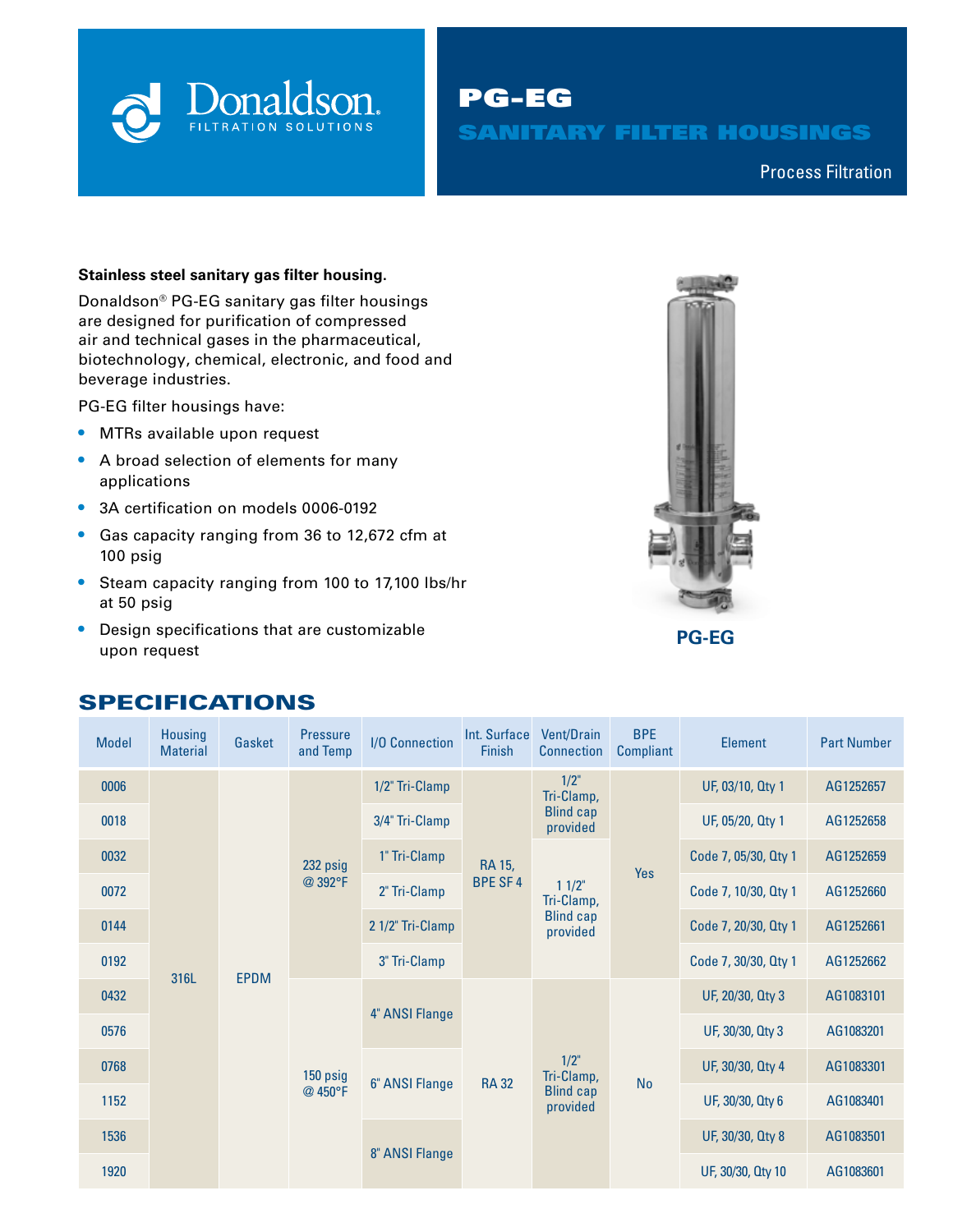# DIMENSIONS



3-A certified

| <b>Part Number Model</b> |      | (gal) | Volume Weight*<br>(lbs) | Gas<br>(scfm) | <b>Steam</b><br><b>Capacity Capacity</b><br>(lbs/hr) |       |      | <b>Element Connection.</b> |      |      |       |      |                      |
|--------------------------|------|-------|-------------------------|---------------|------------------------------------------------------|-------|------|----------------------------|------|------|-------|------|----------------------|
|                          |      |       |                         |               |                                                      | A     | B    | øC                         | øD   | E    | F     | øG   | Size & Oty           |
| AG1252657                | 0006 | 0.16  | 3.5                     | 36            | 100                                                  | 8.95  | 4.72 | 0.50                       | 2.76 | 2.53 | 5.05  | .98  | UF, 03/10, Qty 1     |
| AG1252658                | 0018 | 0.21  | 4.0                     | 108           | 160                                                  | 11.11 | 4.72 | 0.75                       | 2.76 | 2.53 | 7.21  | .98  | UF, 05/20, Qty 1     |
| AG1252659                | 0032 | 0.50  | 8.5                     | 216           | 400                                                  | 14.49 | 6.38 | 1.00                       | 4.10 | 3.13 | 9.21  | 1.98 | Code 7, 05/30, Qty 1 |
| AG1252660                | 0072 | 0.90  | 10.0                    | 432           | 800                                                  | 19.72 | 6.38 | 2.00                       | 4.10 | 3.09 | 14.48 | 2.52 | Code 7, 10/30, Qty 1 |
| AG1252661                | 0144 | 1.43  | 13.0                    | 864           | 1,800                                                | 30.44 | 8.11 | 2.50                       | 4.10 | 3.68 | 24.02 | 3.05 | Code 7, 20/30, Qty 1 |
| AG1252662                | 0192 | 1.95  | 17.0                    | 1,296         | 2,500                                                | 40.28 | 8.11 | 3.00                       | 4.10 | 3.72 | 33.82 | 3.58 | Code 7, 30/30, Qty 1 |

\* Without filter element